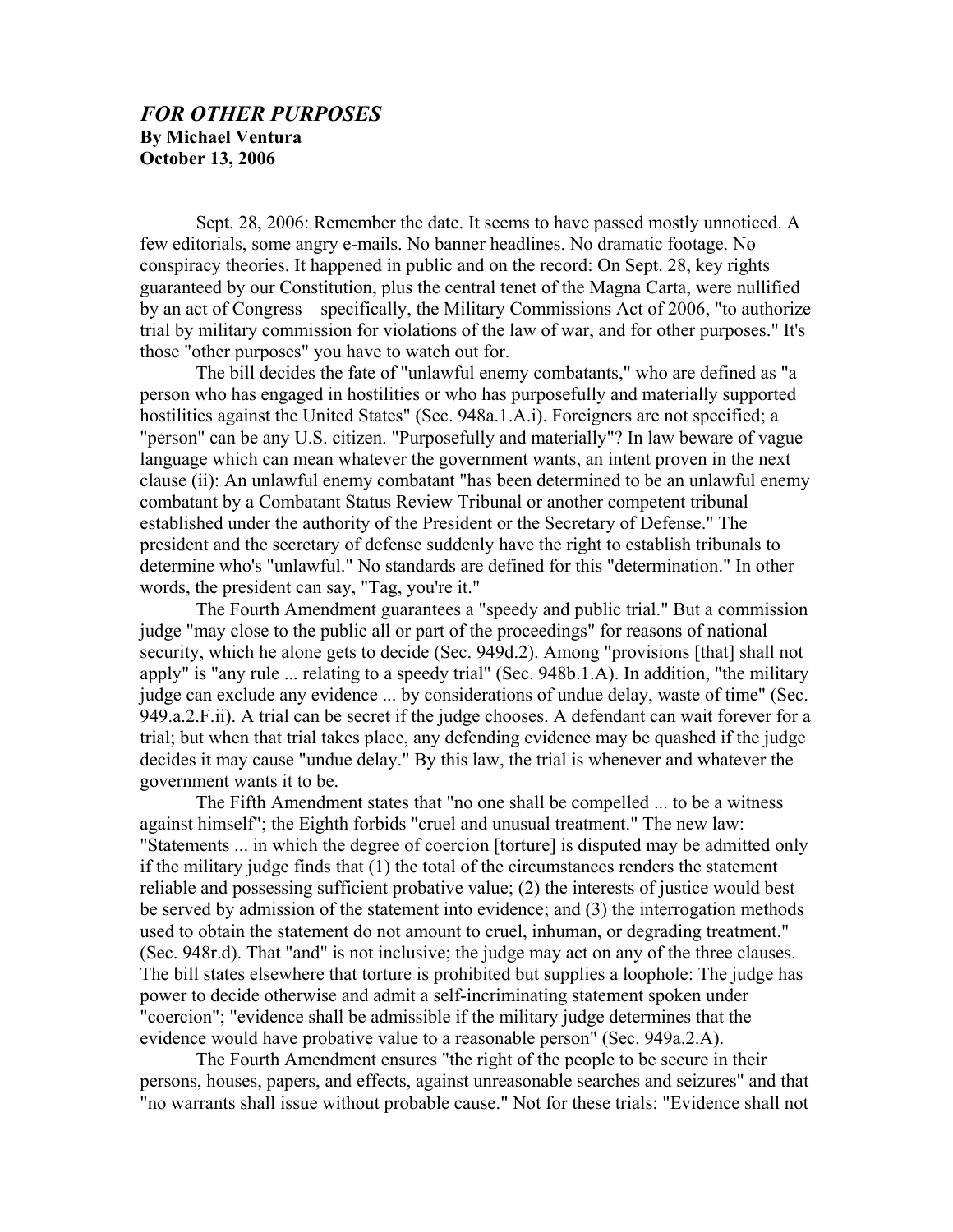be excluded from trial by military commission on the grounds that the evidence was not seized pursuant to a search warrant or other authorization" (Sec. 949a.2B). That section continues (2D), "evidence shall be admitted as authentic as long as (i) the military judge ... determines that there is sufficient basis." Evidence, so-called, can be introduced without citing sources or proving the integrity of its evidentiary trail. The judge determines what constitutes "a sufficient basis." And (Sec.949d.f.2.b): "The military judge ... shall permit trial counsel to introduce otherwise admissible evidence ... while protecting from disclosure the sources, methods, or activities by which the United States acquired the evidence if the military judge finds that (i) [those] sources, methods, or activities ... are classified, and (ii) the evidence is reliable." The judge decides whether the evidence is reliable. The defendant has no rights. The government can do as it pleases.

The Sixth Amendment: "In all criminal prosecutions the accused shall enjoy the right ... to be confronted with the witnesses against him." "All" no longer includes these trials: "hearsay evidence not otherwise admissible under the rules of evidence ... may be admitted in a trial by military commission if the proponent of the evidence makes [it] known to the adverse party, sufficiently in advance to provide the adverse party with a fair opportunity to meet the evidence." (Sec. 949a.2.E.ii). Hearsay is permissible. "A fair opportunity to meet the evidence" is vague language, its meaning determined by the judge.

Then there's habeas corpus, a core of Western law since the Magna Carta, defined as "the demand for legal justification for one's imprisonment" (*Los Angeles Times*, online, Sept. 29). The Constitution, Article 1, Section 9-2: "The privilege of the writ of habeas corpus shall not be suspended, unless when in cases of rebellion or invasion the public safety may require it." "Rebellion" and "invasion" are exact words; an "attack," by itself, is neither. Sec. 7.e.1: "No court, justice, or judge shall have jurisdiction to hear or consider an application for a writ of habeas corpus filed by or on behalf of an alien detained by the United States." So now the United States reserves the right to act upon foreign nationals beyond the law. They can be arrested for any reason and not told why. If nations behave as nations usually do, others may now behave that way toward Americans.

And, for citizens and noncitizens alike, the bill allows no judicial recourse. "No court, justice, or judge shall have jurisdiction to hear or consider any claim or cause of action whatsoever ... relating to the prosecution, trial, or judgment of a military commission." (Sec. 950j.r.b). The balance of powers has been upended. The military commission is a law unto itself.

Then there's Section 6-3: "Interpretation by the President." " $A - As$  provided by the Constitution [a dubious assertion] and this section, the President has the authority to interpret the meaning and application of the Geneva Conventions and ... B – The President shall issue interpretations ... by Executive Order. ... Any Executive Order published under this paragraph shall be authoritative ... as a matter of United States law." The president, too, is a law unto himself. The president has the sole authority to interpret international treaties; he can determine who is an "unlawful enemy combatant"; and his secretary of defense can determine all procedures of the Military Commissions Act.

In fact, the law stipulates that the secretary of defense can change the law at will. Phrases like "under such limitations as the Secretary of Defense may prescribe," "the Secretary of Defense shall prescribe regulations," and "pursuant to regulations prescribed the Secretary of Defense" appear in this bill, by my count, 20 times. The procedures by